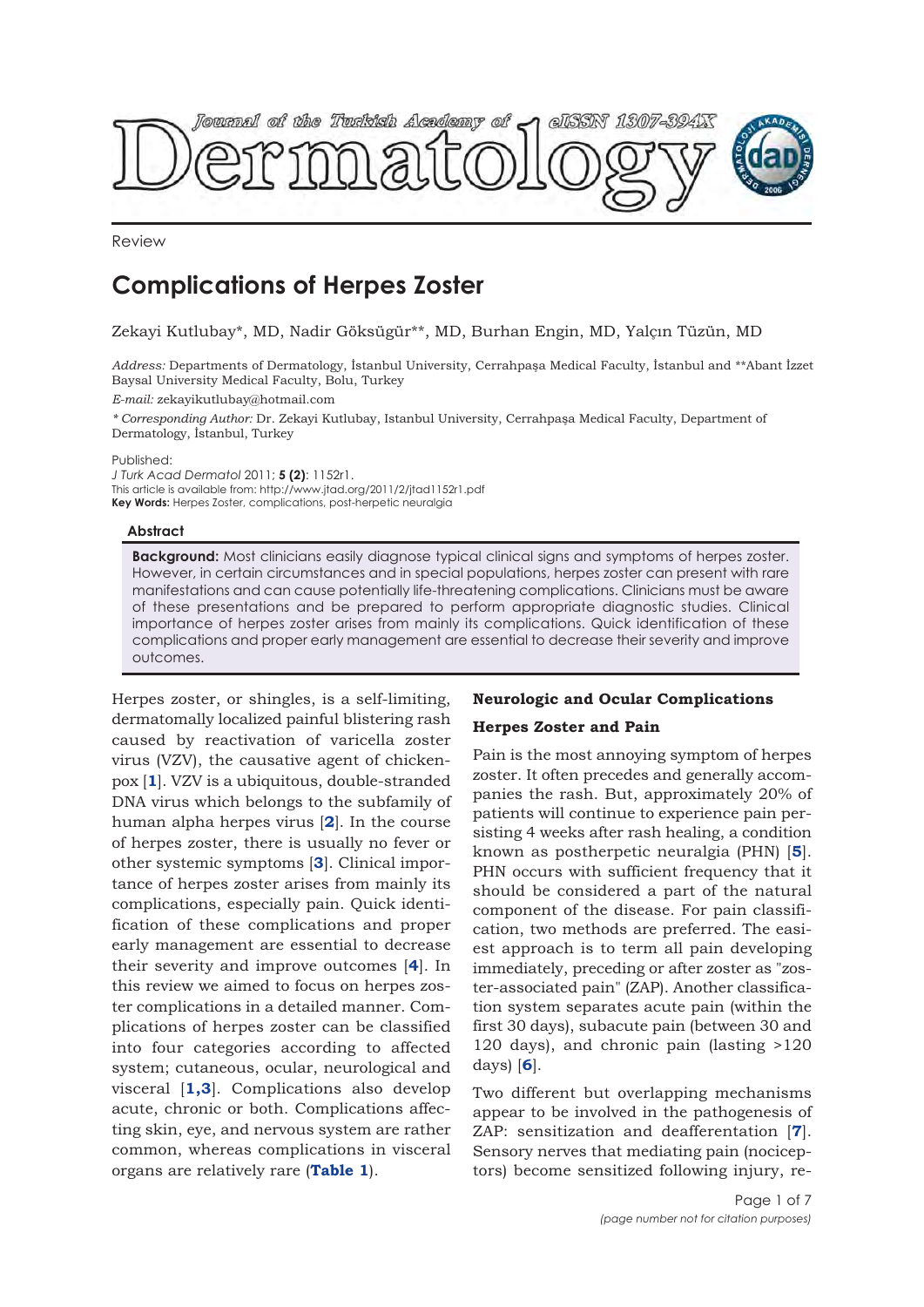|                          | <b>Cutaneous and</b><br><b>Mucocutaneous Sites</b>                                                                                                                                                                                               | <b>Neurological</b>                                                                                                                                                                                                                                                                                                                   | Ocular                                                                                                                                                                                                         | <b>Visceral</b>                                                                                                                                                                                                                                                         |
|--------------------------|--------------------------------------------------------------------------------------------------------------------------------------------------------------------------------------------------------------------------------------------------|---------------------------------------------------------------------------------------------------------------------------------------------------------------------------------------------------------------------------------------------------------------------------------------------------------------------------------------|----------------------------------------------------------------------------------------------------------------------------------------------------------------------------------------------------------------|-------------------------------------------------------------------------------------------------------------------------------------------------------------------------------------------------------------------------------------------------------------------------|
| Acute<br>complications   | Cutaneous VZV disse-<br>mination<br>Bacterial superinfec-<br>tion<br>Cellulitis<br>Zoster gangrenosum<br>Zoster haemorrhagicus Peripheral nerve pal-<br>Septicemia                                                                               | Meningo-encephalitis<br>Aseptic meningitis<br>Granulomatous arte-<br>ritis<br>Segmental pareses<br>Cranial nerve palsies<br>sies                                                                                                                                                                                                      | Conjunctivitis<br>Episcleritis/scleritis<br>Uveitis<br>Keratitis<br>Iridocyclitis<br>Secondary glaucoma<br>Acute retinal necrosis<br>Loss of corneal sensa-<br>tion<br>Optic neuropathy<br>Ptosis<br>Mydriasis | Neural extension of VZV<br>infection<br>Bronchitis, Pleuritis<br>Esophagitis<br>Gastritis, Enterocolitis<br>Peritonitis<br>Cystitis<br>Myositis<br>Pericarditis<br>Visceral VZV dissemina-<br>tion<br>Pneumonia<br>Hepatitis, Pancreatitis<br>Myocarditis,<br>Arthritis |
| Chronic<br>complications | Persisting zoster<br>Scar formation (atrop-<br>hic scars, hypertrophic syndrome<br>scars)<br>Hypo/depigmentation<br>Granulomatous skin<br>lesions<br>Pseudolymphoma<br>Manifestation of pso-<br>riasis (Köbner's pheno-rebral angiitis<br>menon) | Post-herpetic neural-<br>gia<br>Guillain-Barre<br>Transverse myelitis<br>Ascending myelitis<br>Motor neuropathy<br>Autonomic dysfunc-<br>tion<br>Granulomatous ce-<br>Diaphragmatic pa-<br>ralysis<br>Bladder dysfunction<br>Sensory loss<br>Deafness<br>Cicatricial lid scarring<br>Vestibular dysfunc-<br>tion<br>Abdominal hernias | Keratitis<br>Chorioretinitis<br>Retrobulbar neuritis<br>Vasculitis<br>Panophthalmitis<br>Atrophy of optic nerve<br>Progressive outer reti-<br>nal necrosis                                                     |                                                                                                                                                                                                                                                                         |

**Table 1.** Complications of Herpes Zoster

sulting in continuous discharge and peripheral sensitization (hyperexcitability). Prolonged discharge of the nociceptor enhances the dorsal horn neurons to afferent stimuli and expands the dorsal horn neuron's receptive field (central sensitization), leading to allodynia and hyperalgesia [**8**]. Allodynia, is a pain due to a stimulus which does not normally provoke pain such as light touch. Hyperalgesia is an extremely painful reaction to a stimulus which is normally producing mild pain. In addition, neural destruction causes spontaneous activity in deafferented central neurons, generating constant pain. The spinal terminals of mechanoreceptors may contact receptors formerly occupied by C-fibers, leading to hyperalgesia and allodynia [**9**]. The loss of function or death of dorsal horn neurons, which have an inhibitory effect on adjacent neurons, contributes to an increase in activity being transmitted up the spinal cord. The central sensitization is initially temporary

(self-limited), but may become permanent. According to its quality, three basic pain types have been described: 1- constant, monotonous, usually burning or deep, aching pain; 2- the shooting, lancinating (neuritic) pain; and 3- triggered pain (allodynia or hyperalgesia) [**7,10**]. Age is the most significant risk factor for development and persistence of PHN. Other risk factors for PHN include the presence of prodromal pain, severe pain during the acute phase of herpes zoster, greater rash severity, more extensive sensory abnormalities in the affected dermatome and, possibly, ophthalmic (as opposed to thoracic or abdominal) herpes zoster [**5,11**]. Postherpetic neuralgia affects up to 34% of those with zoster in the general population, but about 60% to 70% of patients age 60 years and older who develop zoster [**9**]. In some patients skin rash may develop without any significant pain. Conversely, there may be strong unilateral pain without cutaneous lesions. This situa-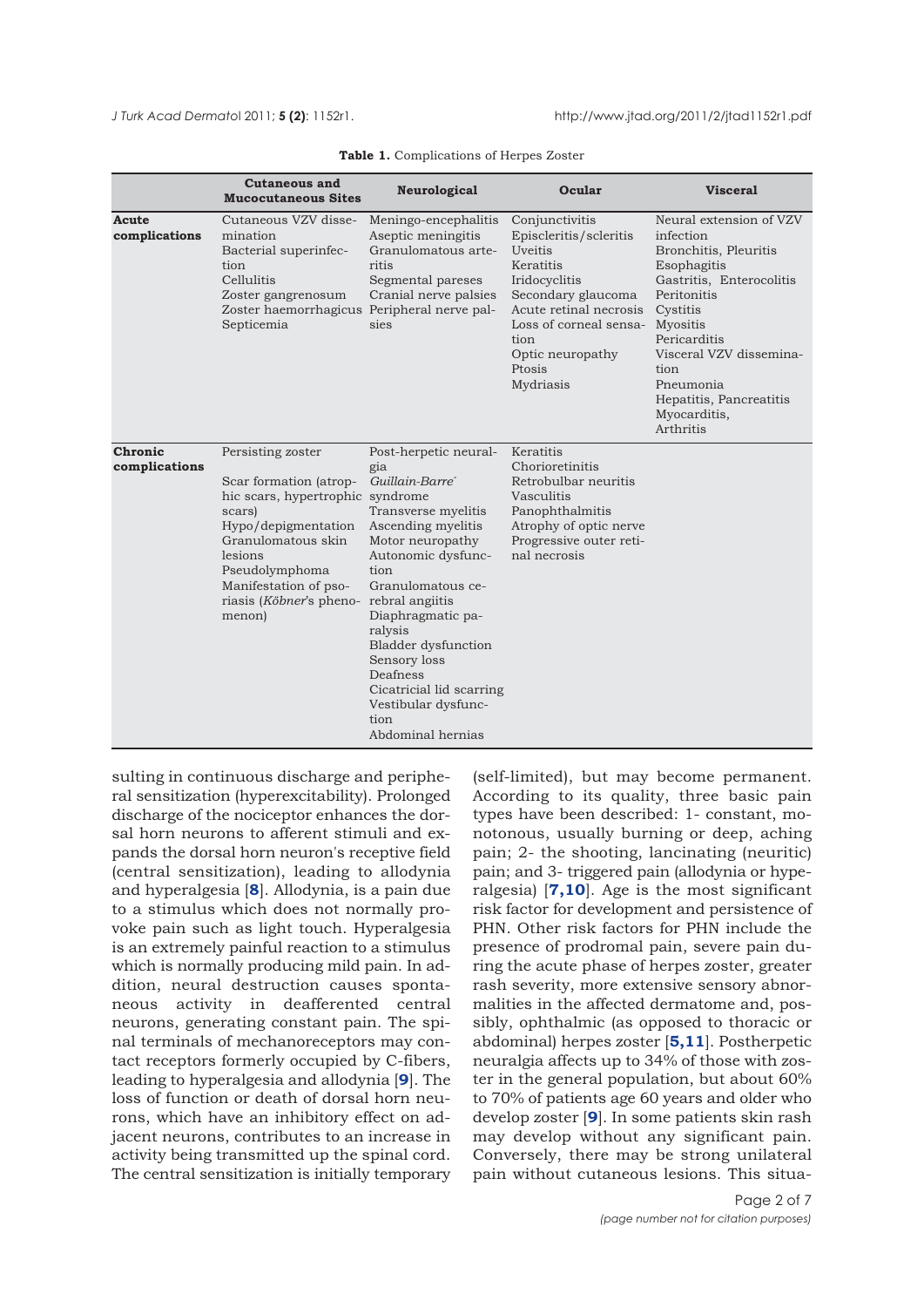*J Turk Acad Dermato*l 2011; **5 (2)**: 1152r1. http://www.jtad.org/2011/2/jtad1152r1.pdf



**Figure 1.** Unilateral distribution herpes zoster involving the mandibular branch of the fifth (trigeminal) nerve; a few vesicles cross the midline at chin (A). Tongue (B), conjunctiva (C) and earlobe (D) involvement. (Red color at the skin background is due to rifampicin application)

tion is named as zoster sine herpete [**12,13**]. Pruritus, paresthesia, dysesthesia and anesthesia are other abnormal sensations which can persist after healing of skin lesions [**14, 15**]. Management of PHN is not easy and vaccination for prevention of PHN may be the choice of future [**16**].

Long list of rare and atypical complications are encountered especially in high-risk populations. Immunosuppression is the major risk in this group and it increases the morbidity and mortality associated with herpes zoster. It may be associated with malignancy (especially hematological), HIV infection or medications used for organ transplantation or autoimmune disease (corticosteroids, chemotherapeutic agents, cyclosporin and tacrolimus) [**17**].

Development of herpes zoster at cranial region has special importance. Involvement of cranial nerves has high complication risk. Fifth cranial nerve (trigeminal nerve) has three branches; ophthalmic, maxillary, mandibular. In ophthalmic zoster the eye is affected in two-thirds of cases, especially when vesicles on the side of the nose indicate involvement of the nasociliary nerve (*Hutchinson*'s sign) [**18**]. *Hutchinson*'s sign is a powerful predictor of ocular inflammation and corneal denervation. Also vesicles on the lid margin are virtually always associated with ocular involvement. Ocular complications include uveitis, keratitis, conjunctivitis, conjunctival edema (chemosis), ocular muscle palsies, paralytic ptosis, proptosis, scleritis (which may be acute or delayed for 2–3 months), retinal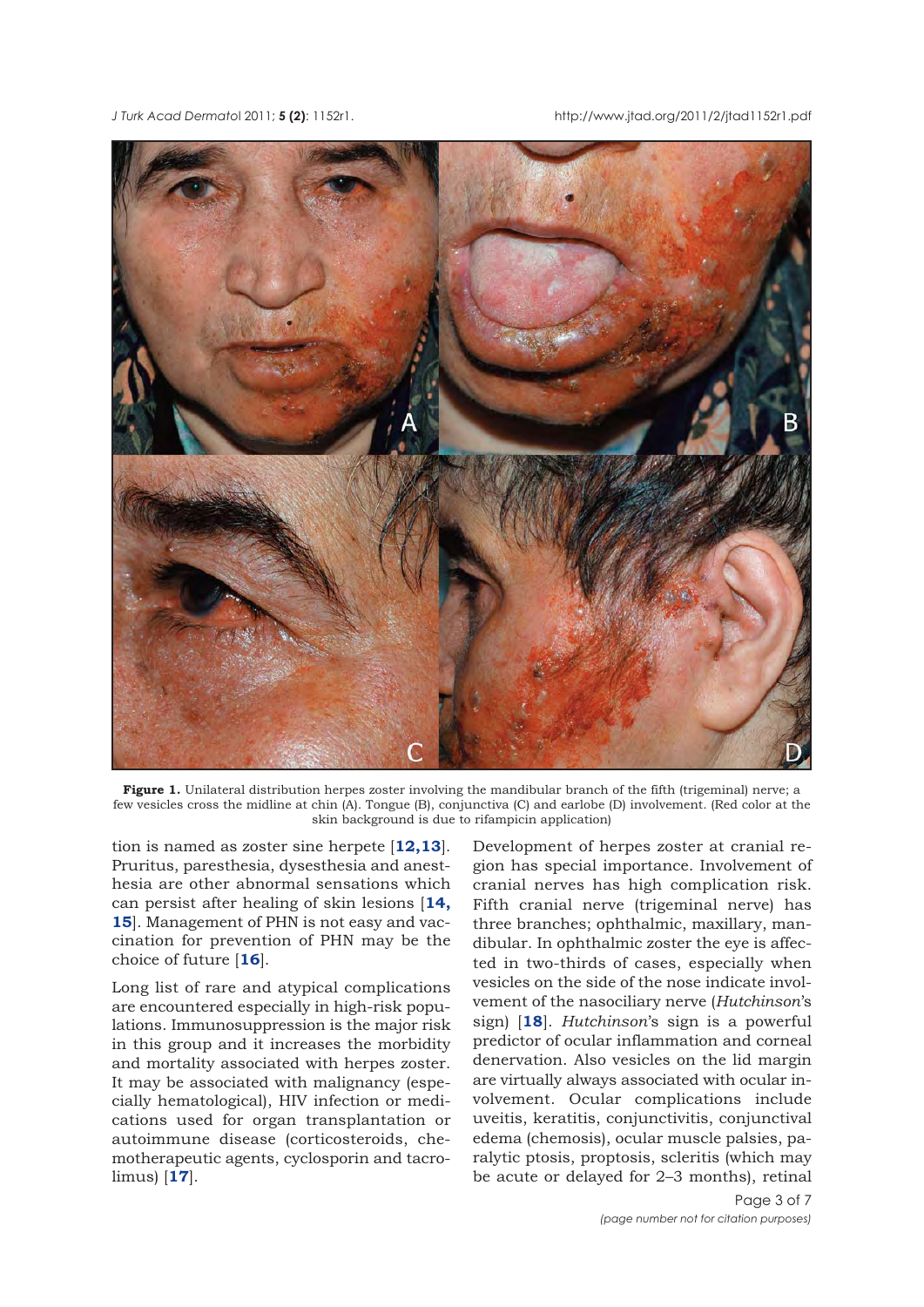vascular occlusion, acute retinal necrosis and ulceration, scarring and even necrosis of the lid. Involvement of the ciliary ganglia may give rise to *Argyll–Robertson* pupil [**18, 19**]. Anterior uveitis and the various varieties of keratitis are most common, affecting 92% and 52% of patients with ocular involvement, respectively. Sight threatening complications include neuropathic keratitis, perforation, secondary glaucoma, posterior scleritis/orbital apex syndrome, optic neuritis, and acute retinal necrosis [**6, 20**]. Ophthalmic nerve sends branches to the tentorium and to the third and sixth cranial nerves, which may explain the meningeal signs and, occasionally, the third and sixth cranial palsies associated with herpes zoster ophthalmicus [**17, 18**]. When the maxillary and mandibular branches of the trigeminal nerve are involved oral herpes zoster may develop that involving the hard palate, uvula, tonsillar area and maxilla (second branch) or anterior part of the tongue, the floor of the mouth, the buccal mucous membrane and mandible (third branch) (**Figure 1**). In orofacial zoster, toothache may be the presenting symptom sometimes without mucosal lesions [**12, 19**].

The facial nerve (seventh cranial nerve) is most commonly affected cranial nerve and mainly a motor nerve. When just the external ear is affected, it is named as herpes zoster oticus [**6, 21**]. Pressure on the facial nerve motor fibres may evolve into facial palsy. The vestibulocochlear nerve (eighth cranial nerve) and the facial nerve involvement complete the classical triad of the *Ramsay–Hunt* syndrome; herpes zoster of external ear or tympanic membrane, ipsilateral facial paralysis and auditory symptoms [**22, 23**]. Compression of the vestibulocochlear nerve may cause auditory symptoms which are sensorineural hearing loss, tinnitus, dizziness and vertigo. Involvement of the nervus intermedius or its geniculate ganglion would impair taste sensation from the anterior two-thirds of the tongue and alter lacrimation [**19, 24**]. Herpes zoster oticus accounts for about 10% of cases of facial palsy. The paralysis is usually complete and full recovery occurs in only about 20% of untreated cases. There is permanent hearing loss in about one-third of these patients. Maxillary and mandibular alveolar bone necrosis and limited or widespread loss of teeth may result [**6, 19**].

#### *J Turk Acad Dermato*l 2011; **5 (2)**: 1152r1. http://www.jtad.org/2011/2/jtad1152r1.pdf

Meningoencephalitis and myelitis have been reported in 0.2% to 0.5% of patients and are associated with headache, fever, photophobia, meningeal irritation, vomiting, nerve palsies, or altered mental state. Neurologic symptoms usually start within the first 2 weeks of onset of the skin lesions. It is believed that encephalitis is immune mediated rather than a consequence of viral invasion [24, 25]. Patients at highest risk are those with trigeminal and disseminated zoster, as well as the immunosuppressed. The mortality rate is high (10% to 20%); but most survivors recover completely. To verify the diagnosis is very hard due to the fact that the virus is rarely isolated from the spinal fluid. Cell counts and protein concentration of the spinal fluid are elevated in encephalitis and in approximately 40% of typical zoster patients [**24, 26**].

Chronic VZV encephalitis is seen almost exclusively in patients with AIDS or other conditions with depressed cellular immunity. Diagnosis is difficult, since the encephalitis may develop months after an episode of herpes zoster. Multifocal white matter lesions with small vessel vasculitis and demyelination are seen in pathology. The clinical findings are usually subacute with headache, fever, mental status changes, seizures, and focal neurologic defects, including aphasia, hemiplegia, and visual field cuts. Magnetic resonance imaging studies and examination of CSF reveal diagnostic clues. The clinical course is usually progressive deterioration and death [**24, 27**].

Delayed contralateral hemiparesis is a rare but serious complication of herpes zoster that can occur weeks to months following herpes zoster ophthalmicus. Direct VZV invasion of cerebral arteries by extension along intracranial branches of the trigeminal nerve, resulting in inflammation of the internal carotid artery or one of its branches on the side of the rash [**24**]. Headache and hemiplegia are typical presentations. CSF examination shows mononuclear cell pleocytosis and increased protein. Arteriography is usually diagnostic and demonstrates inflammation, narrowing, and thrombosis of the proximal branches of the anterior or middle cerebral artery. Antiviral therapy is advised due to presence of VZV in the inflamed arteries, but it is difficult to assess benefit of drug since irreversible cerebral infarction has often occurred by the time of diagnosis. The mortality rate is 20%-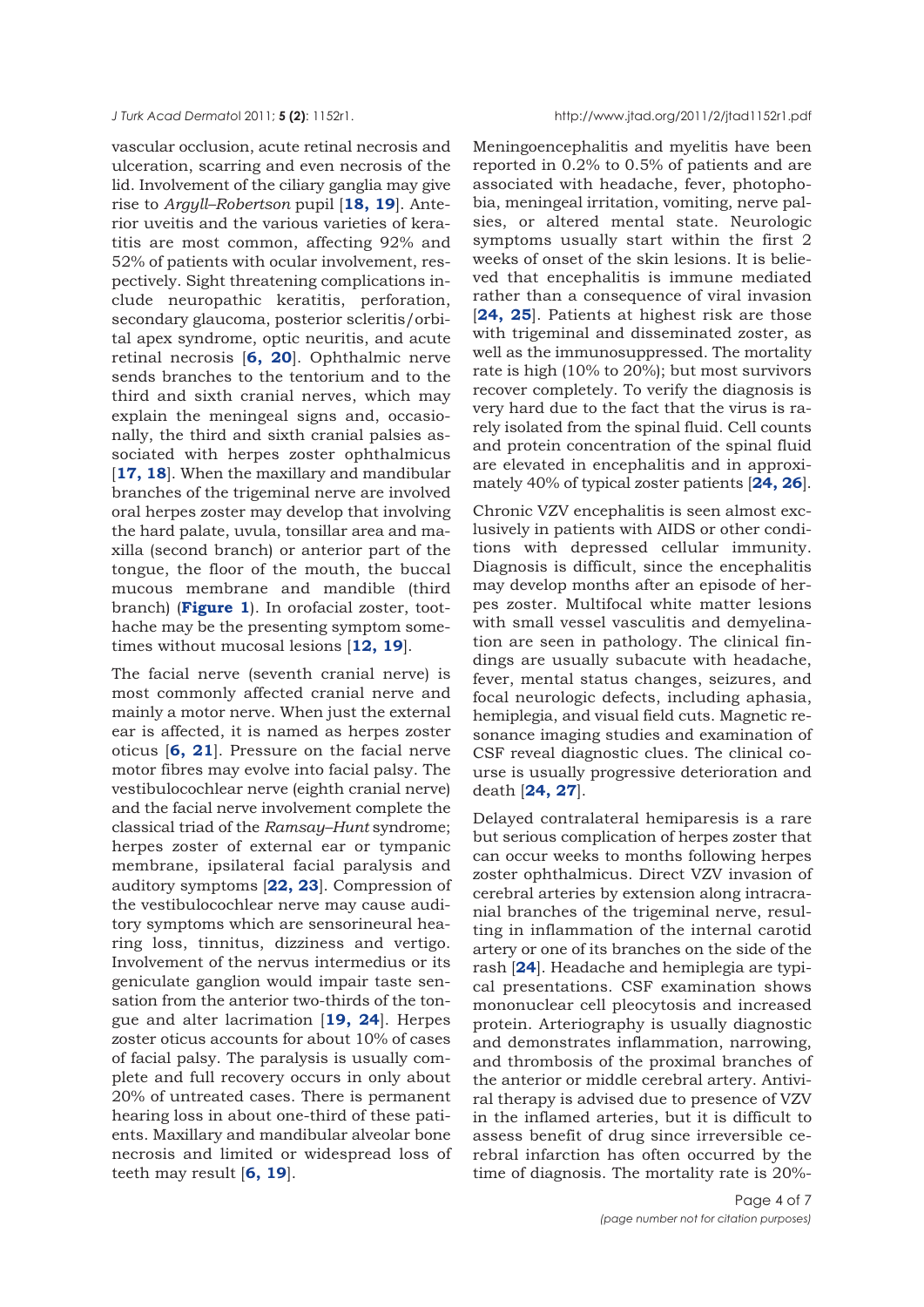25% and risk of permanent neurologic sequelae among survivors is high [**24, 28**].

A late CNS complication of ophthalmic zoster is granulomatous cerebral angiitis with symptoms often occur weeks to months after the attack. This has been associated with a rather high mortality rate (15%) and may present as transient ischemic attacks, stroke, or isolated or multiple cerebral infarctions. Rarely, zoster involvement of the vagus nerve or its ganglia can result in dysphagia, nausea, vomiting, gastric upset and cardiac irregularities. Motor paralysis from direct extension from the sensory ganglion to anterior horn cells occurs in 1% to 5% of patients with zoster. This paralysis usually occurs in the first 2 to 3 weeks after rash onset and can persist for several weeks. Localized motor deficiencies are found in up to 20% of patients with zoster involving the facial nerve or the nerves of the extremities [**24**]. A neurogenic bladder with urinary hesitancy or urinary retention has reportedly been associated with involvement of the sacral dermatome S2, S3, or S4. Hematuria, pyuria and erectile dysfunction may also be present [**29**]. Colonic spasm, dilation, obstipation, constipation, pseudo-obstruction, and reduced anal sphincter tone can occur in abdominal zoster with the involvement of thoracic (T6 to T12), lumbar, or sacral dermatomes [**24, 30**].

### **Cutaneous Complications**

Usually herpes zoster unilaterally involves a single dermatome. But involvement of three dermatomes is considered normal. Although it is quite rare, two or more nerve involvement is known as zoster duplex or zoster multiplex [**3,12**]. Sometimes, a few vesicles can be found remote from the primarily affected dermatome in immunocompetent patients (17%- 35%), which probably result from the path of small nerve branches or hematogenous spread of the virus [**5,6**]. Cutaneous dissemination of herpes zoster defined as more than 20 vesicles outside the area of primary or adjacent dermatomes and occurs in approximately 10% of immunocompromised persons [**6**]. It is a diagnostic dilemma to differ cutaneous dissemination from recurrent varicella [**9,26**].

The most common complication of herpes zoster is bacterial superinfection of skin lesions, caused most often by Staphylococcus

aureus or Streptococcus pyogenes. Elderly, malnourished, debilitated, or immunosuppressed patients tend to have a more virulent and extensive course of disease (bullous or hemorrhagic zoster). The entire skin area of a dermatome may be lost after diffuse vesiculation. Large adherent crusts promote infection and increase the depth of involvement. Bacterial cellulitis can accentuate the necrosis and scarring (sometimes hypertrophic or keloidal). Zoster gangrenosum is necrotizing soft tissue infection following herpes zoster. In some cases, septicemia can develop [**3,8**].

The most commonly reported atypical lesions are multiple hyperkeratotic papules that follow no dermatomal pattern. These lesions may be chronic, persisting for months or years, and are sometimes associated with acyclovir-resistant strains of VZV [**24**]. A second dermatologic variant is ecthymatous VZV lesions, which present with multiple large (10-30 mm) punched-out ulcerations with a central black eschar and a peripheral rim of vesicles. Postherpetic hyperhidrosis, gustatory flushing and sweating are intersting complications that reported anecdotally [**31,32**].

After herpes zoster healed, various skin lesions may develop within the affected dermatome, perhaps analogous to the long-standing immunologic ocular and CNS reactions seen in ophthalmic zoster. Lesions usually appear within a month, and rarely, longer than 3 months after the zoster. The term "isotopic response" describes the occurrence of a new, unrelated disease that appears at the same location as a previously healed disease [**33**]. Zoster is one of the most common causes of the isotopic response. A first review on this topic along with pathogenic hypotheses was presented by Wolf et al. in 1995 [**34**]; then Tuzun et al. proposed the name "Wolf's isotopic response" [**35**]. Various hypotheses have been proposed such as viral, immunological, neurological, and vascular etiologies regarding pathogenesis of this phenomenon [**36**]. Isotopic response developed site is accepted as locus minoris resistentiae (site of least resistance) so it is vulnerable for development of secondary disease [**8,37**]. A long list of skin diseases have been reported in areas of healed zoster as *Wolf*'s isotopic response. Most frequently granulomatous skin reactions such as typical granuloma annulare, to sarcoidal reactions, or even granulomatous vas-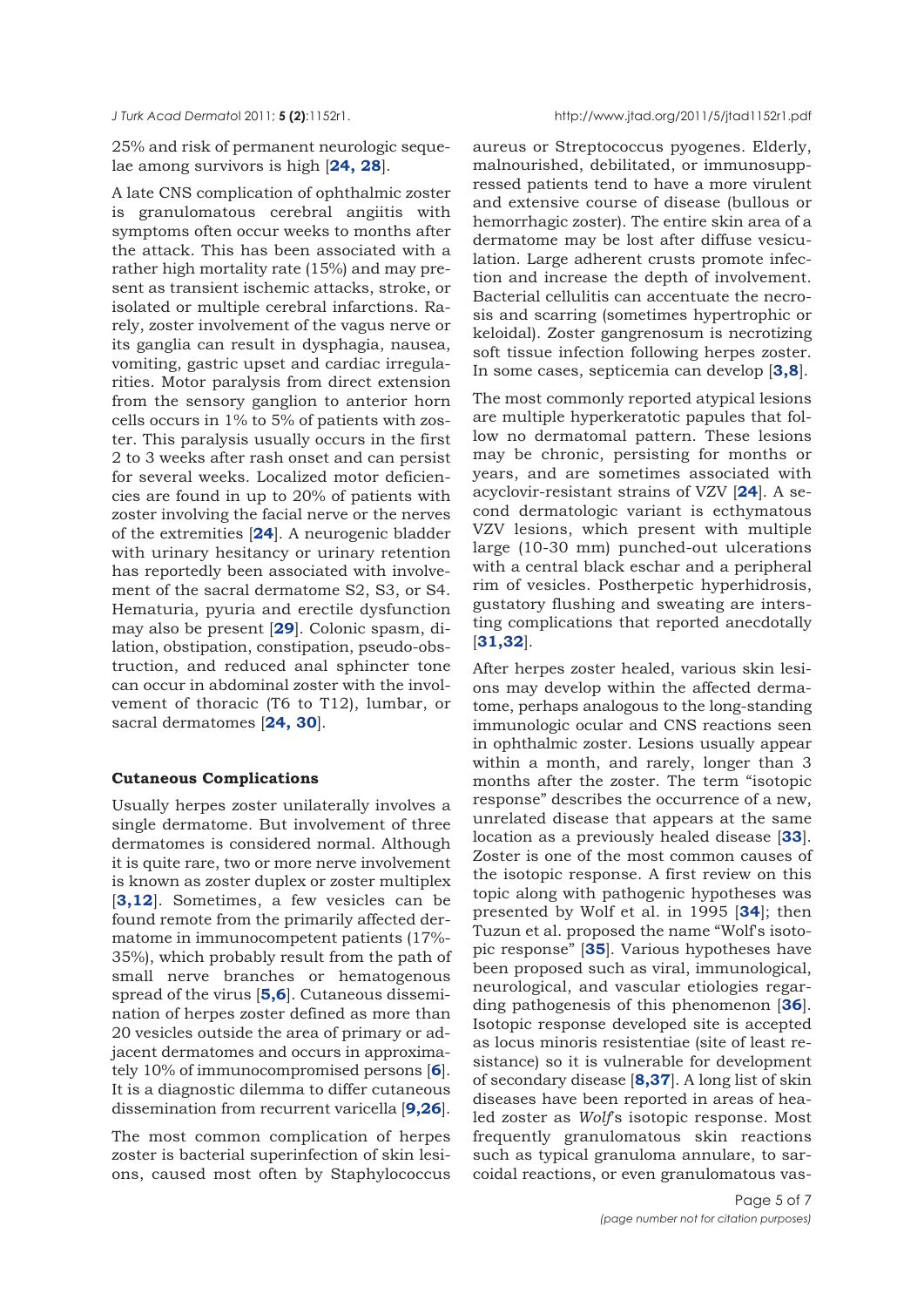### *J Turk Acad Dermato*l 2011; **5 (2)**: 1152r1. http://www.jtad.org/2011/2/jtad1152r1.pdf

culitis have been reported. Less commonly reported other skin diseases includes malignant tumors (breast carcinoma, squamous cell carcinoma, basal cell carcinoma, metastasis), leukemic or lymphomatous infiltrations, dysimmune reactions (lichen planus, lichen sclerosus), infections (dermatophytosis, verrucae), comedonic-microcystic reactions (acne, milia) [**36, 38**].

Herpes zoster in pregnancy: By contrast with varicella, there is almost never vertical transmission of VZV, if herpes zoster develops in pregnancy.

# **Conclusion**

Most clinicians easily diagnose typical clinical signs and symptoms of herpes zoster. However, in certain circumstances and in special populations, VZV infection can present with rare manifestations and can cause potentially life-threatening complications. Clinicians must be aware of these presentations and be prepared to perform appropriate diagnostic studies.

## **References**

- 1. Volpi A. Severe complications of herpes zoster. Herpes 2007; 14: 35-39. PMID: 17939894
- 2. Abendroth A, Arvin AM, Moffat JF. Varicella-zoster Virus. 1st ed. Berlin, Springer, 2010; 44-45.
- 3. Gross G, Schöfer H, Wassilew S, Friese K, Timm A, Guthoff R, Pau HW, Malin JP, Wutzler P, Doerr HW. Herpes zoster guideline of the German Dermatology Society (DDG). J Clin Virol 2003; 26: 277-289. PMID: 12637076
- 4. Koskiniemi M, Piiparinen H, Rantalaiho T, Eränkö P, Färkkilä M, Räihä K, Salonen EM, Ukkonen P, Vaheri A. Acute central nervous system complications in varicella zoster virus infections. J Clin Virol 2002; 25: 293-301. PMID: 12423693
- 5. Straus SE, Oxman MN, Schmader KE. Varicella and Herpes Zoster. In: Fitzpatrick's Dermatology in General Medicine. Eds. Wolff K, Goldsmith LA, Katz SI, Gilchrest BA, Paller AS, Leffell DJ. 7th Ed. New York: McGraw Hill; 2008; 1885-1898.
- 6. James WD, Berger TG, Elston DM. Zoster (Shingles, Herpes Zoster). Andrews' Diseases of the Skin. Clinical Dermatology. 10th ed. Philadelphia, Saunders Elsevier, 2006; 379-384.
- 7. Oaklander AL. Mechanisms of pain and itch caused by herpes zoster (shingles). J Pain 2008; 9: S10-18. PMID: 18166461
- 8. Lautenschlager S, Stockfleth E. Human herpes viruses; varicella zoster virus. In: Braun-Falco's dermatology. Burgdorf WHC, Plewig G, Wolff HH,

Landthaler M. 3rd Ed. Germany, Springer, 2009; 84- 90.

- 9. Weinberg JM. Herpes zoster: epidemiology, natural history, and common complications. J Am Acad Dermatol 2007; 57: S130-135. PMID: 18021864
- 10. Tyring SK. Management of herpes zoster and postherpetic neuralgia. J Am Acad Dermatol 2007; 57: S136-142. PMID: 18021865
- 11. Whitley RJ, Volpi A, McKendrick M, Wijck A, Oaklander AL. Management of herpes zoster and post-herpetic neuralgia now and in the future. J Clin Virol 2010; 48: S20-28. PMID: 20510264
- 12. Arvin AM, Gershon AA. Varicella-Zoster Virus; Virology and Clinical Management. 1st ed. England, Cambridge University Press. 2000; 276-317.
- 13. Opstelten W, McElhaney J, Weinberger B, Oaklander AL, Johnson RW. The impact of varicella zoster virus: chronic pain. J Clin Virol 2010; 48: S8-13. PMID: 20510265
- 14. Oaklander AL, Bowsher D, Galer B, Haanpää M, Jensen MP. Herpes zoster itch: preliminary epidemiologic data. J Pain 2003; 4: 338-343. PMID: 14622691
- 15. Özdemir M, Tüzün Y. Herpes zoster and pruritus. Int J Dermatol 2004; 43:779-780. PMID: 15485542
- 16. Betts RF. Vaccination strategies for the prevention of herpes zoster and postherpetic neuralgia. J Am Acad Dermatol 2007; 57: S143-S147. PMID: 18021866
- 17. Habif TP. Warts, herpes simplex, and other viral infections; Herpes Zoster. In: Clinical Dermatology: A Color Guide to Diagnosis and Therapy. 5th ed. Edinburgh, Mosby Elsevier, 2010; 474–478.
- 18. Womack LW, Liesegang TJ. Complications of herpes zoster ophthalmicus. Arch Ophthalmol 1983; 101: 42-45. PMID: 6600391
- 19. Atherton DJ, Gennery AR, Cant AJ. Varicella-zoster Virus. In: Rook's Textbook of Dermatology. Eds. Burns T, Breathnach S, Cox N, Griffiths C. 8th Ed. Oxford, Blackwell, 2010; 33.22-33.28.
- 20. Tugal-Tutkun I, Otük-Yasar B, Altinkurt E. Clinical features and prognosis of herpetic anterior uveitis: a retrospective study of 111 cases. Int Ophthalmol 2010; 30: 559-565. PMID: 20857175
- 21. Choo PW, Donahue JG, Manson JE, Platt R. The epidemiology of varicella and its complications. J Infect Dis 1995; 172: 706-712. PMID: 7658062.
- 22. Madkan V, Sra K, Brantlay J, Carrasco D, Mendoza N, Tyring SK. Varicella-zoster virus (HHV-3). In: Dermatology. Eds. Bolognia JL, Jorizzo JL, Rapini RP. 2nd Ed. Philadelphia, Mosby, 2008; 1204 -1208.
- 23. Kim JH, Chung PW, Oh S, Hong SB, Chung CS, Jung CW, Kim ST, Hong SD, Seo DW. Ramsay Hunt syndrome complicated by a brainstem lesion. J Clin Virol 2007; 39:322-325. PMID: 17604687
- 24. Gnann JW Jr. Varicella-zoster virus: atypical presentations and unusual complications. J Infect Dis 2002; 186: S91-98. PMID: 12353193
- 25. Arvin AM. Varicella-zoster virus. Clin Microbiol Rev 1996; 9: 361-381. PMID: 8809466
- 26. McCrary ML, Severson J, Tyring SK. Varicella zoster virus. J Am Acad Dermatol 1999; 41: 1-16. PMID: 10411403